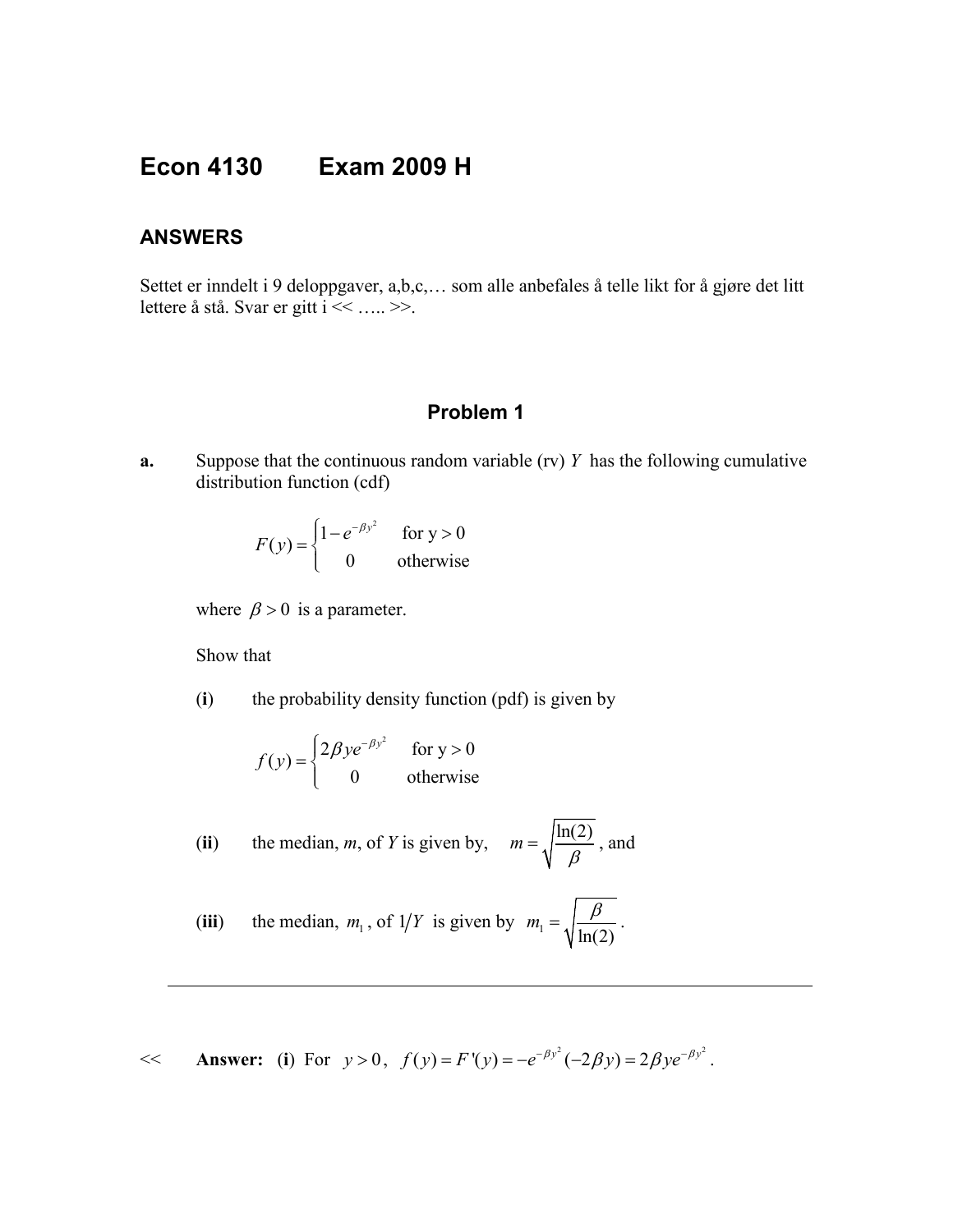(ii) 
$$
F(m) = 1/2
$$
 gives  $e^{-\beta m^2} = 1/2$ , or  $m^2 = \frac{\ln(2)}{\beta}$ . Since  $m > 0$ , we get the answer.  
\n(iii)  $1/2 = P(1/Y \le m_1) = P(1/m_1 \le Y)$  implies that  $1/m_1 = m$  (since  $P(Y = m) = 0$ ), or  $m_1 = 1/m$ .

**b.** (**i**) Show that  $Z = \beta Y^2$  is exponentially distributed with parameter 1 (in short  $Z \sim \exp(1)$ ), and (**ii**) calculate  $P(Y > 1/\sqrt{\beta})$ .

<< **Answer:** (i) 
$$
P(Z \le z) = P(\beta Y^2 \le z) = P(Y^2 \le z/\beta)
$$
. Since *Y* must be > 0, we get  
\n $P(Z \le z) = P(Y \le \sqrt{z/\beta}) = F(\sqrt{z/\beta}) = 1 - e^{-z}$ .  
\n(ii)  $P(Y > 1/\sqrt{\beta}) = 1 - F(1/\sqrt{\beta}) = e^{-1} = 0.368$ .

c. Show that (i) 
$$
E(Y) = \frac{1}{\sqrt{\beta}} \cdot \frac{\sqrt{\pi}}{2}
$$
, and (ii)  $E\left(\frac{1}{Y}\right) = E(Y^{-1}) = \sqrt{\beta} \cdot \sqrt{\pi}$ .

**[Hint:** Utilize the relationship between *Y* and *Z*, i.e.,  $Y = \frac{1}{\sqrt{\beta}} Z^{\frac{1}{2}}$ , and the well known moment formula for gamma distributed variables: If  $U \sim \Gamma(\alpha,\lambda)$  -distributed, then  $E(U^r) = \frac{\Gamma(\alpha+r)}{N \Gamma(\alpha)}$  $(a)$ *r*  $E(U') = \frac{\Gamma(\alpha + r)}{\lambda' \Gamma(\alpha)}$ , which is valid for any real  $r > -\alpha$ . Notice in particular that the formula holds for negative *r*'s, as long as  $r > -\alpha$  is fulfilled. ]

 $<<$  **Answer:** Since  $Z \sim \exp(1) = \Gamma(1,1)$ , we have  $E(Z^r) = \Gamma(1+r)$  for  $r > -1$ . Now  $Z = \beta Y^2 \Rightarrow Y = \frac{1}{\sqrt{\beta}} Z^{\frac{1}{2}}$  and  $Y^{-1} = \sqrt{\beta Z^{-\frac{1}{2}}}$ . Hence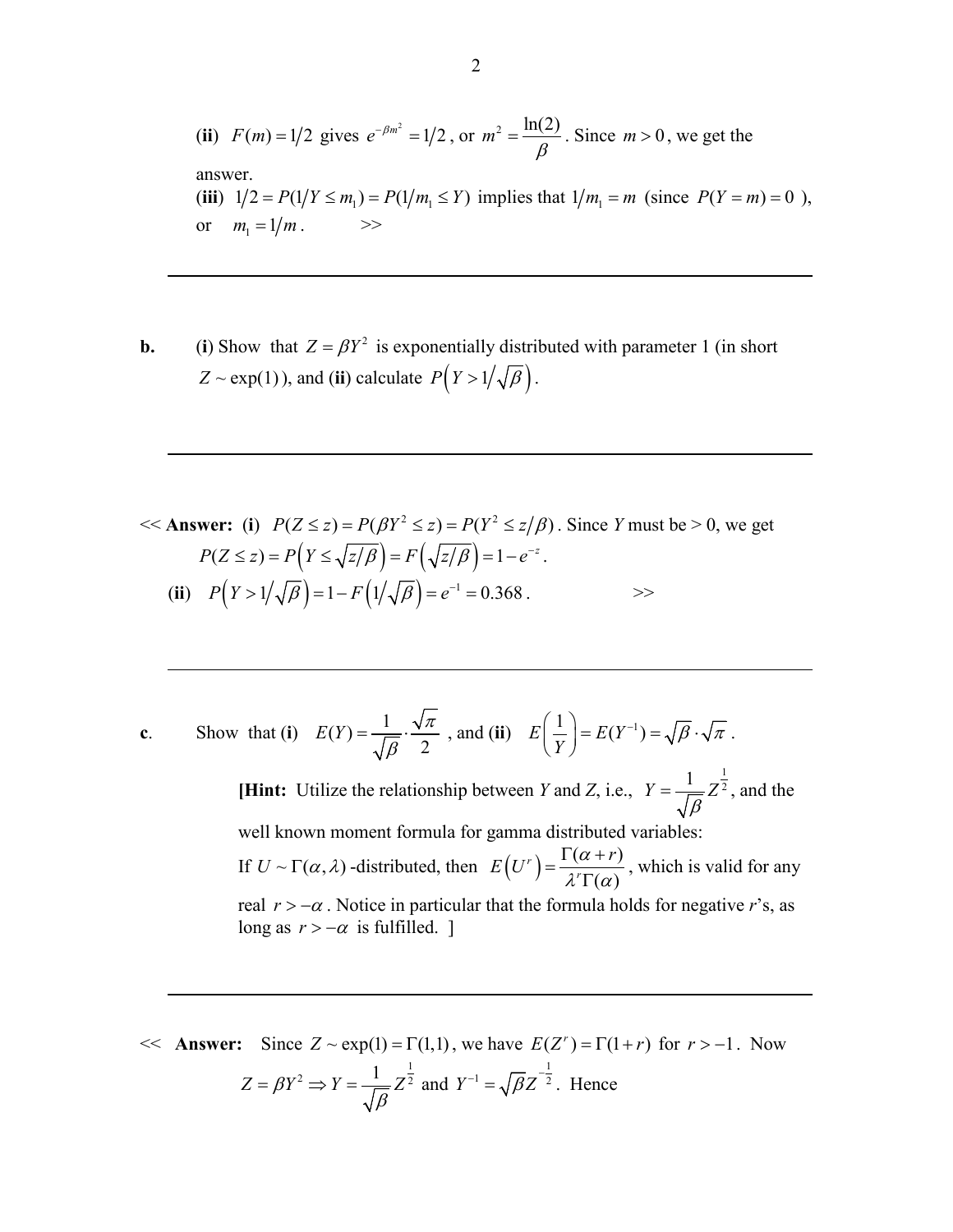$$
E(Y) = \frac{1}{\sqrt{\beta}} E\left(Z^{\frac{1}{2}}\right) = \frac{1}{\sqrt{\beta}} \Gamma\left(\frac{3}{2}\right) = \frac{1}{\sqrt{\beta}} \cdot \frac{1}{2} \Gamma\left(\frac{1}{2}\right) = \frac{1}{\sqrt{\beta}} \cdot \frac{\sqrt{\pi}}{2}
$$

$$
E(Y^{-1}) = \sqrt{\beta} \cdot E\left(Z^{-\frac{1}{2}}\right) = \sqrt{\beta} \cdot \Gamma\left(\frac{1}{2}\right) = \sqrt{\beta} \cdot \sqrt{\pi} \qquad \implies
$$

**d**. **Introduction.** The lifetime of a certain unit used in electronic equipments is defined as the time it takes until breakdown under continuous use. As part of the quality control the producer of the unit yearly draws a sample of  $n = 10$  units from the production and puts them to constant use until breakdown. The purpose, among other things, is to check if the average lifetime of the units in the production is up to the prescribed standard of minimum 3.5 months.

Table 1 shows the lifetimes from one such test. Earlier experience shows that the distribution  $F$  in section  $a$ , fits well for lifetimes of this type. Let  $Y_i$  denote the lifetime *i* in the sample,  $i = 1, 2, ..., n$ , where  $n = 10$  in the sample. As our model we therefore assume:  $Y_1, Y_2, \ldots, Y_n$  $Y_1, Y_2, \ldots, Y_n$  $Y_1, Y_2, \ldots, Y_n$  are *iid*<sup>1</sup> with  $Y_i$  distributed as *F* in section **a**, and where the true value of the parameter  $\beta$  is unknown for the present sample.

#### **Table 1 Observed lifetimes (in months)**

|  |  |  | 1 1 2 3 4 5 6 7 8 9 10                                            |  |  |
|--|--|--|-------------------------------------------------------------------|--|--|
|  |  |  | $Y_i$   5.2   3.1   9.9   3.0   7.4   4.7   4.5   3.8   4.2   1.0 |  |  |

$$
\sum_i Y_i = 46.8 \qquad \sum_i Y_i^2 = 273.84
$$

#### **Question.**

(**i**) Show that the maximum likelihood estimator (mle) of  $\beta$  is

$$
\hat{\beta} = \frac{n}{\sum_{i=1}^{n} Y_i^2}
$$

**(ii)** Find the moment method estimator (mme) for  $\beta$  [**Hint**: Use section **c(i)**]

<span id="page-2-0"></span><sup>&</sup>lt;sup>1</sup> *iid* means independent and identically distributed.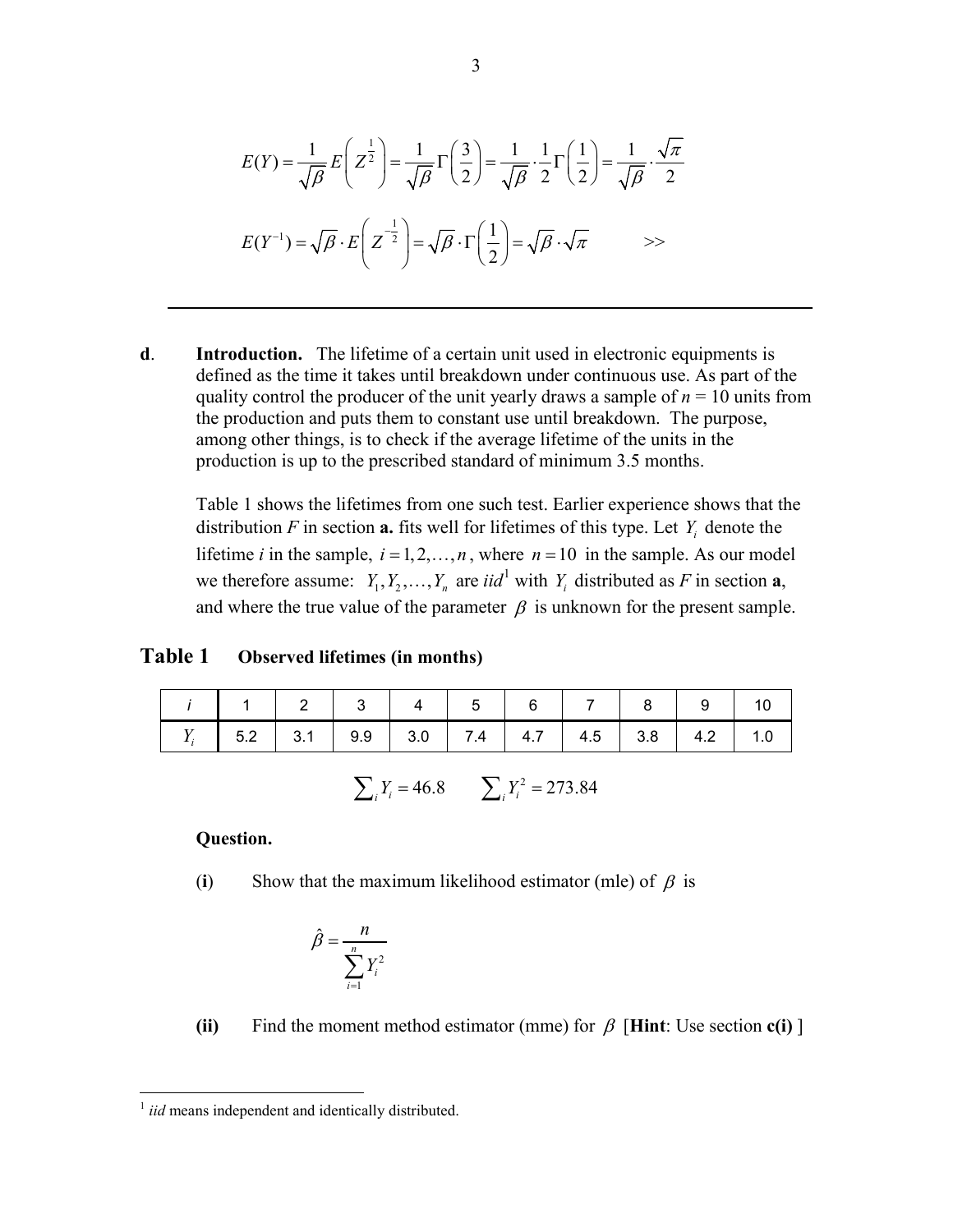**(iii)** The parameter  $\beta$  is only of secondary interest in this situation. The parameter of prime interest is the mean lifetime of units in the production,  $\mu = E(Y_i)$ . What are the mle and the mme for  $\mu$ ? Calculate the estimates from the data.

 $<<$  **Answer.** (**i**) The log-likelihood is  $\ell(\beta) = n \ln(2) + n \ln(\beta) + \sum_i y_i - \beta \sum_i y_i^2$ , with derivative  $\ell'(\beta) = \frac{n}{\beta} - \sum_i y_i^2 = 0$  for  $\beta = \frac{n}{\sum_i y_i^2}$ *i i n y*  $\beta = \frac{n}{\sum_{i} y_i^2}$ . Since  $\ell''(\beta) = -\frac{n}{\beta^2} < 0$ , the mle becomes as given in the question. (ii). Section **c**(ii) gives for the first moment,  $\mu_1 = E(Y_i) = \frac{V}{\sqrt{2}} \Rightarrow \beta = \frac{V}{4\pi r^2}$  $\mu_1 = E(Y_i) = \frac{1}{\sqrt{\beta}} \cdot \frac{\sqrt{\pi}}{2} \Leftrightarrow \beta = \frac{\pi}{4\mu_1^2},$ and the mme,  $\tilde{\beta} = \frac{\pi}{4\overline{Y}^2}$ (iii) The invariance property for mle's gives the mle,  $\hat{\mu} = \frac{1}{\sqrt{\hat{\beta}}} \cdot \frac{\sqrt{\pi}}{2}$ β  $=\frac{1}{\sqrt{2}} \cdot \frac{\sqrt{2}}{2}$  with estimate  $\hat{\mu}_{obs} = 4.64$ . ( $\hat{\beta}_{obs} = 0.03652$ ). The mme is  $\tilde{\mu} = \tilde{\mu}_1 = \overline{Y}$  with estimate  $\tilde{\mu}_{obs} = 4.68 \quad (\tilde{\beta}_{obs} = 0.035859).$ >>

**e.** (**i**) Develop the formula for an approximate 95% confidence interval (CI) for  $\mu$  based on the asymptotic properties of  $\hat{\beta}$ .

> [**Hint:** Show first that the Fisher information for one observation is  $I(\beta) = \frac{1}{\beta^2}$ . Then develop the formula for an approximate 95% CI for  $\beta$ . Finally transform this interval to the corresponding CI for  $\mu$ , using the relationship between  $\mu$  and  $\beta$ . ]

(ii) Calculate (using the data) the CI for  $\mu$ .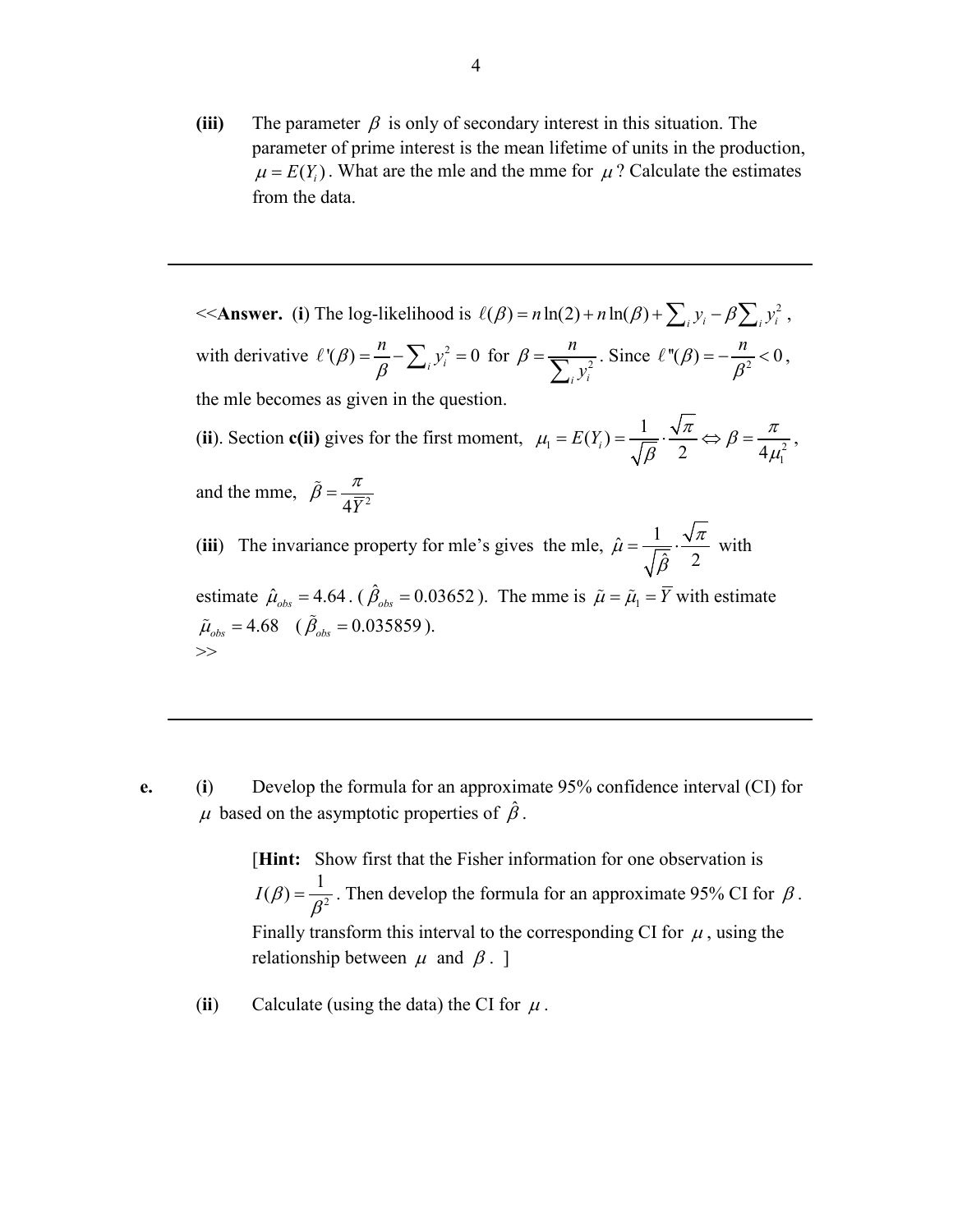<<**Answer.** (**i**) We need the Fisher information for one observation, 2  $I(\beta) = -E\left(\frac{\partial^2}{\partial \beta^2} \ln(f(Y | \beta))\right)$ . Write short  $f = f(Y | \beta)$ . We get  $2 \rightarrow \frac{\partial}{\partial \ln(f)} 1 \quad V^2 \rightarrow \frac{\partial^2}{\partial f}$  $\ln(f) = \ln(2) + \ln(\beta) + \ln(Y) - \beta Y^2 \Rightarrow \frac{\partial}{\partial \beta} \ln(f) = \frac{1}{\beta} - Y^2 \Rightarrow \frac{\partial^2}{\partial \beta^2} \ln(f) = -\frac{1}{\beta^2}$  $\partial \beta$   $\beta$   $\beta$   $\partial$ Hence  $I(\beta) = -E\left(-\frac{1}{\beta^2}\right) = \frac{1}{\beta^2}$ . The mle-theory then gives  $\overline{(\beta)}(\hat{\beta}-\beta) = \sqrt{n} \frac{\hat{\beta}-\beta}{\hat{\beta}} \stackrel{D}{\longrightarrow} N(0,1)$  $\overline{nI(\beta)}(\hat{\beta}-\beta) = \sqrt{n} \frac{\beta-\beta}{\beta} \xrightarrow[n \to \infty]{D} N(0,1)$ .

Using Slutsky's theorem and the fact that the mle  $\hat{\beta}$  is consistent, we also get  $\frac{\hat{\beta}-\beta}{\hat{\beta}} \stackrel{D}{\longrightarrow} N(0,1)$ *n*  $\frac{\overline{n} \beta - \beta}{\frac{\Delta}{\sqrt{n}}} \stackrel{D}{\longrightarrow} N$  $\frac{-\beta}{\hat{\beta}} \xrightarrow[n \to \infty]{D} N(0, 1)$ , from which we obtain  $P(L \leq \beta \leq U) = P\left(\hat{\beta} - 1.96\frac{\hat{\beta}}{\sqrt{\beta}} \leq \beta \leq \hat{\beta} + 1.96\frac{\hat{\beta}}{\sqrt{\sqrt{\beta}}}\right) \approx 0.95$ *n n*  $\leq \beta \leq U$ ) =  $P\left(\hat{\beta} - 1.96\frac{\hat{\beta}}{\sqrt{\beta}} \leq \beta \leq \hat{\beta} + 1.96\frac{\hat{\beta}}{\sqrt{\sqrt{\beta}}}\right) \approx$  $\left(\begin{array}{cc} \sqrt{n} & \sqrt{n} \end{array}\right)$ ,

here *L* and *U* denote the lower and upper limits of the CI. Since  $\mu = \frac{1}{\sqrt{2}}$ 2  $\mu = \frac{1}{\sqrt{\beta}} \cdot \frac{\sqrt{\pi}}{2}$  is a decreasing function of  $\beta$ , we get the approximate 95% CI for  $\mu$  as

$$
\left(\frac{1}{\sqrt{U}} \cdot \frac{\sqrt{\pi}}{2}, \frac{1}{\sqrt{L}} \cdot \frac{\sqrt{\pi}}{2}\right), \text{ since}
$$
  

$$
P\left(\frac{1}{\sqrt{U}} \cdot \frac{\sqrt{\pi}}{2} \le \mu \le \frac{1}{\sqrt{L}} \cdot \frac{\sqrt{\pi}}{2}\right) = P(L \le \beta \le U) \approx 0.95.
$$

(**ii**)  $\hat{\beta}_{obs} = 0.03652$  gives (0.01388, 0.05916) for  $\beta$ , which leads to  $(3.64, 7.52)$  for  $\mu$ . >>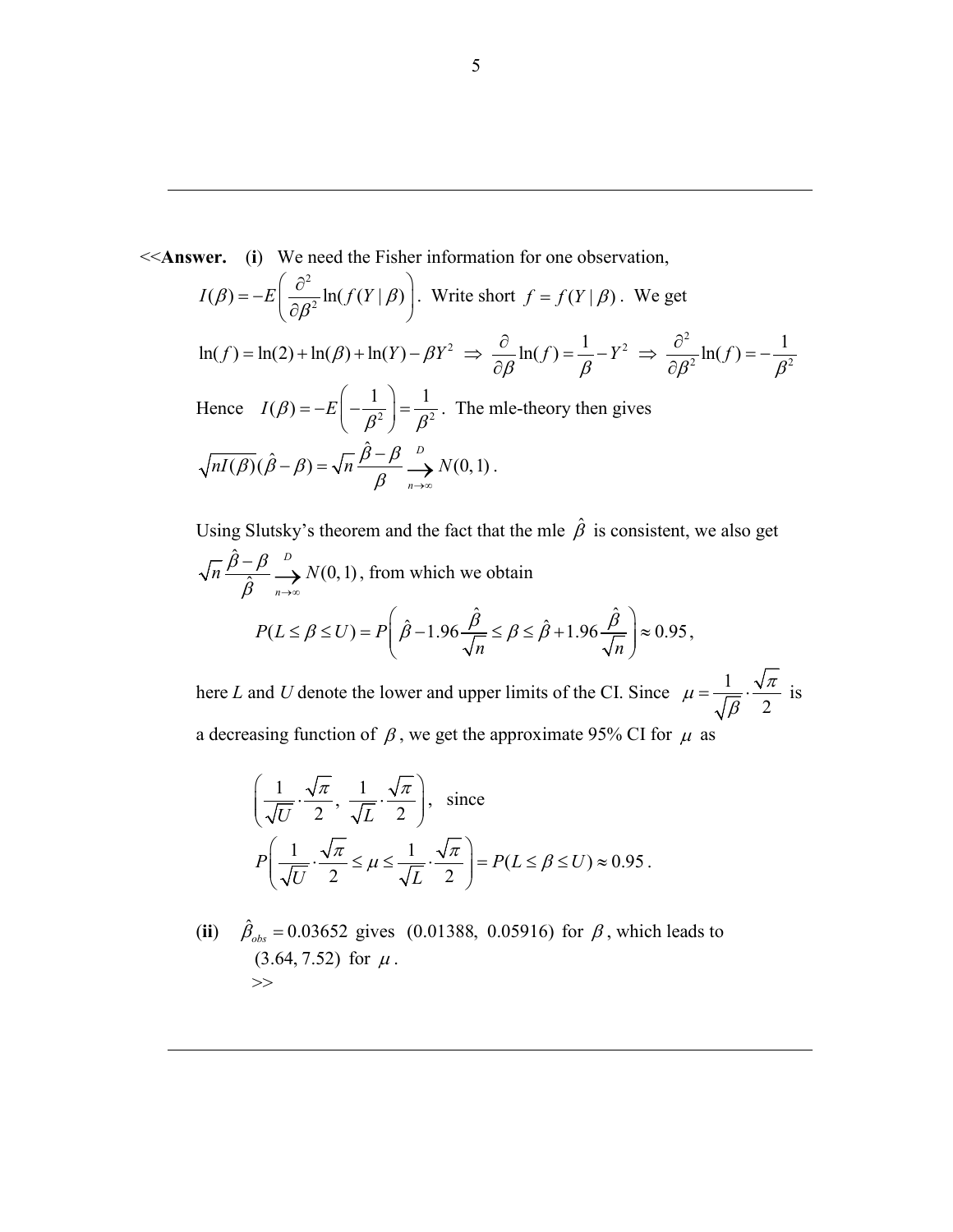- **f.** In this section we shall develop an exact 95% CI for  $\mu$ :
	- (i) Let  $Z_i = \beta Y_i^2$  for  $i = 1, 2, ..., n$ . Then we have that  $Z_1, Z_2, ..., Z_n$  are *iid* with  $Z_i \sim \exp(1)$  (according to section **b**). Utilizing the moment generating function (mgf) for the exp(1)-distribution, show that 2  $1$   $i=1$ is  $\Gamma (n,1)$ *n n*  $i \equiv \sum_i$ *i i*  $V = \beta \sum Y_i^2 = \sum Z_i$  is  $\Gamma(n)$  $=\beta \sum_{i=1} Y_i^2 = \sum_{i=1} Z_i$  is  $\Gamma(n,1)$ -distributed.

**(ii)** Show that *V* can be written 2 2  $V = n \frac{\beta}{\hat{\beta}} = n \frac{\hat{\mu}^2}{\mu^2}$ , where  $\hat{\beta}$ ,  $\hat{\mu}$  are the mle's for

 $\beta$ ,  $\mu$  respectively, and  $n = 10$ . Use this and the result in (**i**) to derive an exact 95% CI for  $\mu$ . [**Hint.** Start with a statement like

 $P(c_1 \le V \le c_2) = 0.95$  where  $c_1, c_2$  are suitable quantiles taken from table 2 below.]

**(iii)** Calculate the exact CI for  $\mu$  from the data and comment on the difference (if any) from the approximate CI for  $\mu$  calculated in section **e**.

### **Table 2 Quantiles of the** Γ(10,1)**- distribution.**

(The *p*-quantile,  $v_p$ , is defined by  $P(V \le v_p) = p$ )

| 0.01 | 0.025 | 0.05 | 0.95  | 0.975 | 0.99  |
|------|-------|------|-------|-------|-------|
| 4.13 | 4.80  | 5.43 | 15.71 | 17.08 | 18.78 |

 $<<$  **Answer.** (**i**) The mgf for exp(1) =  $\Gamma(1,1)$  is  $M(t) = \frac{1}{1-t}$ . Hence the mgf for *V* is  $(t)^n = \left(\frac{1}{1-t}\right)^n$  $M(t)^n$  $=\left(\frac{1}{1-t}\right)^n$  which is the mgf of  $\Gamma(n,1)$ . (ii) Since  $\sum_i Y_i^2 = \frac{n}{\hat{\beta}}$ , we have  $V = n \frac{\beta}{\hat{\beta}}$ . Now,  $\mu = \frac{\beta}{2}$  $\mu = \frac{\sqrt{\pi}}{2\sqrt{\beta}}$  implies,  $\beta = \frac{\pi}{4\mu^2}$  and  $\hat{B} = \frac{\pi}{4 \Omega^2}$ 4 $\hat{\mu}$  $\hat{\beta} = \frac{\pi}{4\hat{\mu}^2}$ . Hence 2  $V = n \frac{\hat{\mu}^2}{\mu^2}.$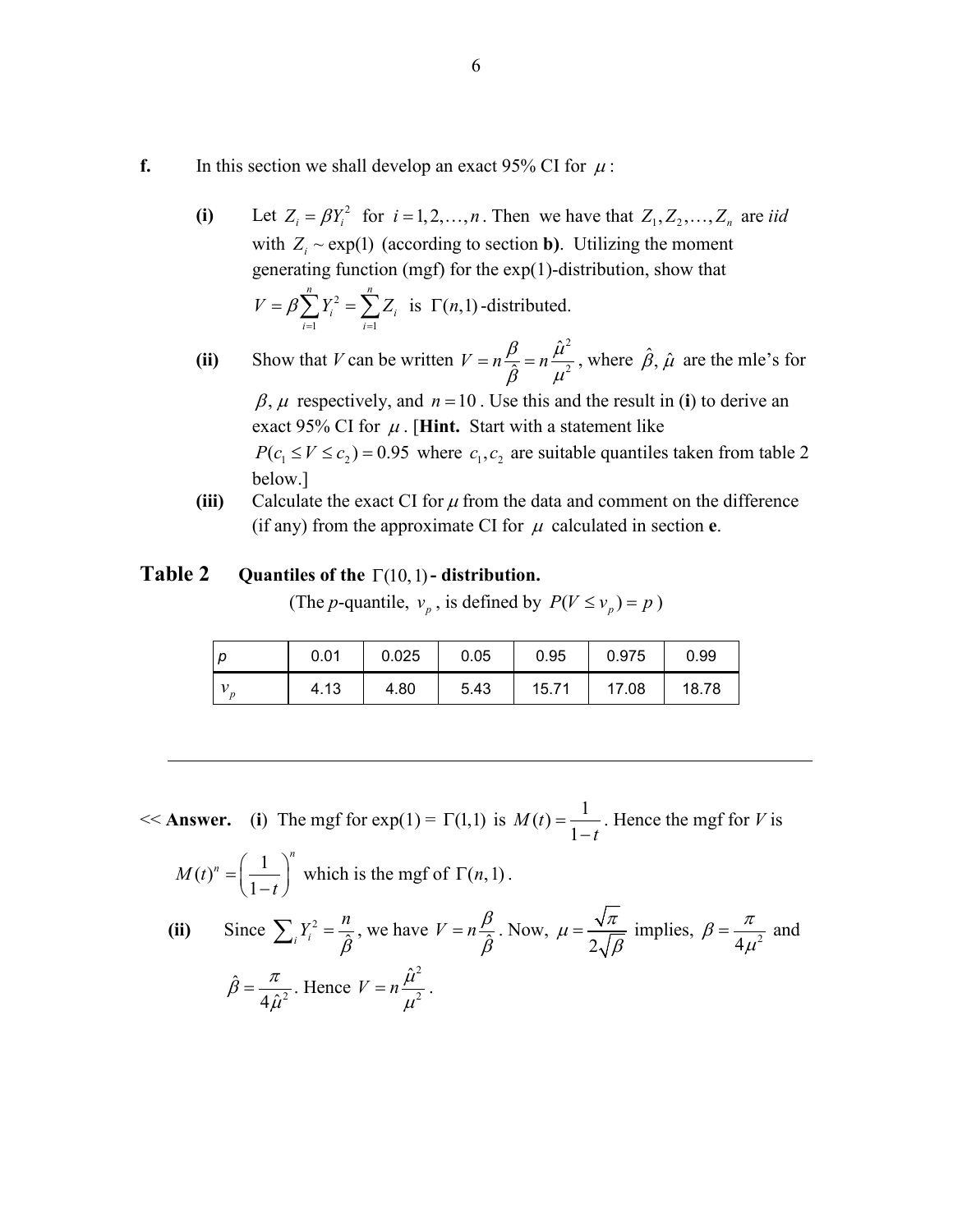$$
0.95 = P\left(c_1 \le n\frac{\hat{\mu}^2}{\mu^2} \le c_2\right) = P\left(\frac{n}{c_2}\hat{\mu}^2 \le \mu^2 \le \frac{n}{c_1}\hat{\mu}^2\right) = P\left(\sqrt{\frac{n}{c_2}}\hat{\mu} \le \mu \le \sqrt{\frac{n}{c_1}}\hat{\mu}\right)
$$

$$
= P\left(\sqrt{\frac{10}{17.08}}\hat{\mu} \le \mu \le \sqrt{\frac{10}{4.8}}\hat{\mu}\right) = P\left(0.765 \cdot \hat{\mu} \le \mu \le 1.443 \cdot \hat{\mu}\right)
$$

(**iii**)  $\hat{\mu} = 4.64$  gives the exact 95% CI for  $\mu$  :  $(0.765 \cdot \hat{\mu}, 1.443 \cdot \hat{\mu}) = (3.55, 6.70)$ . The approximate CI was  $(3.64, 7.52)$ , which indicates that  $n = 10$  is somewhat small for the asymptotic mle-theory to work properly in this situation.

>>

## **Problem 2**

**a**. Let *X* be a continuous random variable with pdf

$$
f(x) = \begin{cases} \frac{1}{x} & \text{for } 1 \le x \le e \\ 0 & \text{otherwise} \end{cases} \quad ( = 2.71828...)
$$

- (**i**) Find the cdf,  $F(x) = P(X \le x)$  and make a sketch of its graph.
- (**ii**) Show that for any real  $r \neq 0$

$$
E(X^r) = \frac{e^r - 1}{r}
$$

$$
\ll \text{Answer. (i) For } 1 \le x \le e, \quad F(x) = \int_{1}^{x} \frac{1}{u} du = \int_{1}^{x} \ln(u) = \ln(x). \text{ Thus}
$$
\n
$$
F(x) = \begin{cases} 0 & \text{for } x < 1 \\ \ln(x) & \text{for } 1 \le x \le e \\ 1 & \text{for } x > e \end{cases}
$$

 $Graph = ...$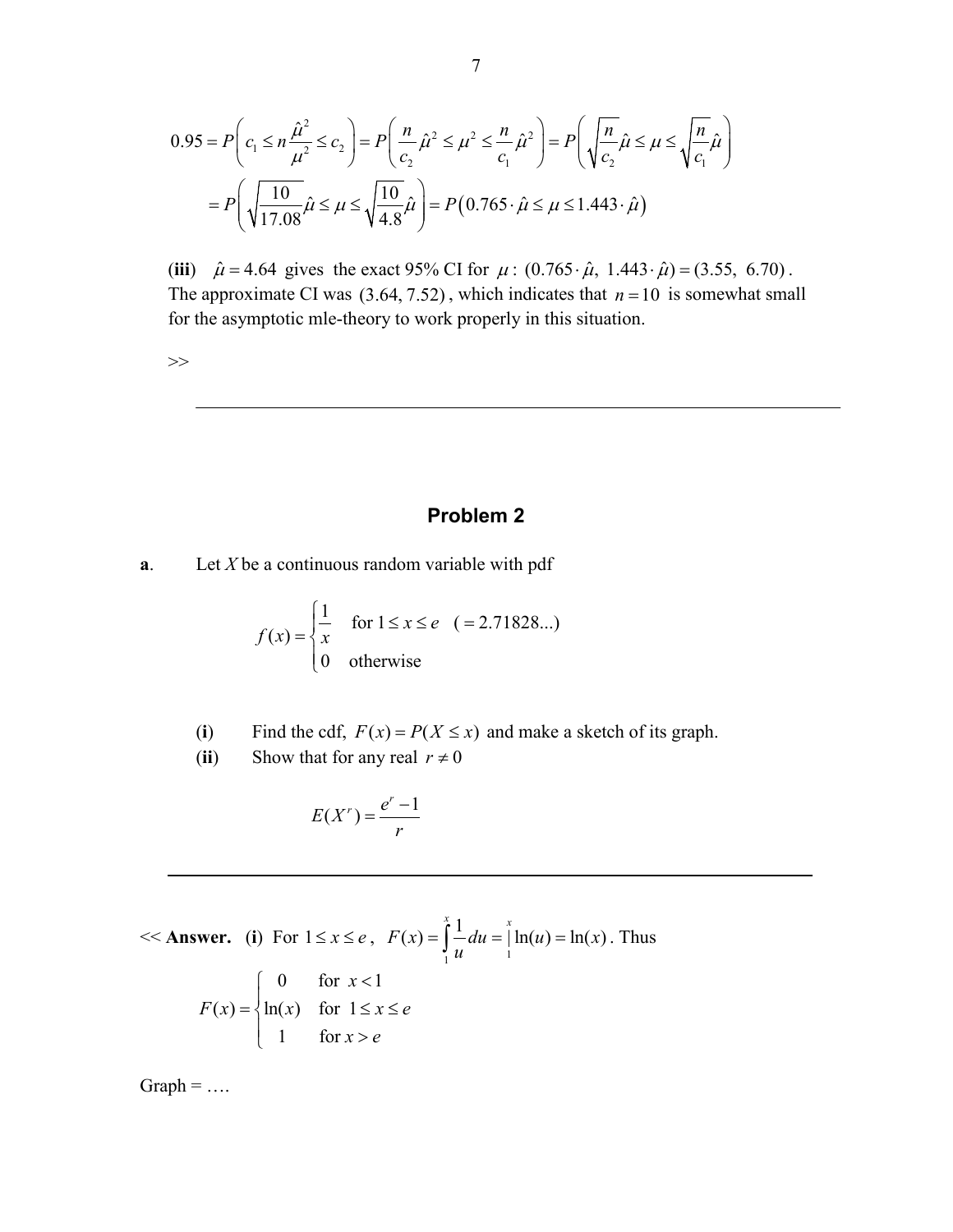(ii) 
$$
E(X^r) = \int_{1}^{e} x^r \frac{1}{x} dx = \int_{1}^{e} x^{r-1} dx = \int_{1}^{e} \frac{1}{r} x^r = \frac{e^r - 1}{r}
$$

**b**. Let *Y* be another continuous random variable related to *X* in such a way that the conditional distribution of *Y* given  $X = x$ , is exponential with parameter *x*, i.e., such that the conditional pdf is

$$
h(y \mid x) = \begin{cases} xe^{-xy} & \text{for } 0 < y < \infty, \quad 1 \le x \le e \\ 0 & \text{otherwise} \end{cases}
$$

- (**i**) Using formulas for expectation and variance in the exponential distribution, write up expressions for  $E(Y|x)$  and var $(Y|x)$ .
- (ii) Find  $E(Y)$  and var(Y).

<< **Answer.** (i) 
$$
E(Y | x) = \frac{1}{x}
$$
,  $var(Y | x) = \frac{1}{x^2}$ 

(**ii**)

$$
E(Y) = E(E(Y | X)) = E(X^{-1}) = \frac{e^{-1} - 1}{-1} = 1 - e^{-1} \quad (= 0.632...)
$$
  

$$
var(Y) = E( var(Y | X)) + var(E(Y | X)) = E(X^{-2}) + var(X^{-1}) =
$$
  

$$
= 2E(X^{-2}) - (E(X^{-1}))^{2} = 2\frac{e^{-2} - 1}{-2} - (1 - e^{-1})^{2} =
$$
  

$$
= 1 - e^{-2} - 1 + 2e^{-1} - e^{-2} = 2(e^{-1} - e^{-2}) \quad (= 0.465...)
$$

>>

**c.** Let 0.23, 0.70, 0.49 be three independent observations drawn from the uniform distribution over the interval (0, 1). (**i**) Transform these observations so that the transformed values can be considered as three independent observations of *X*.

8